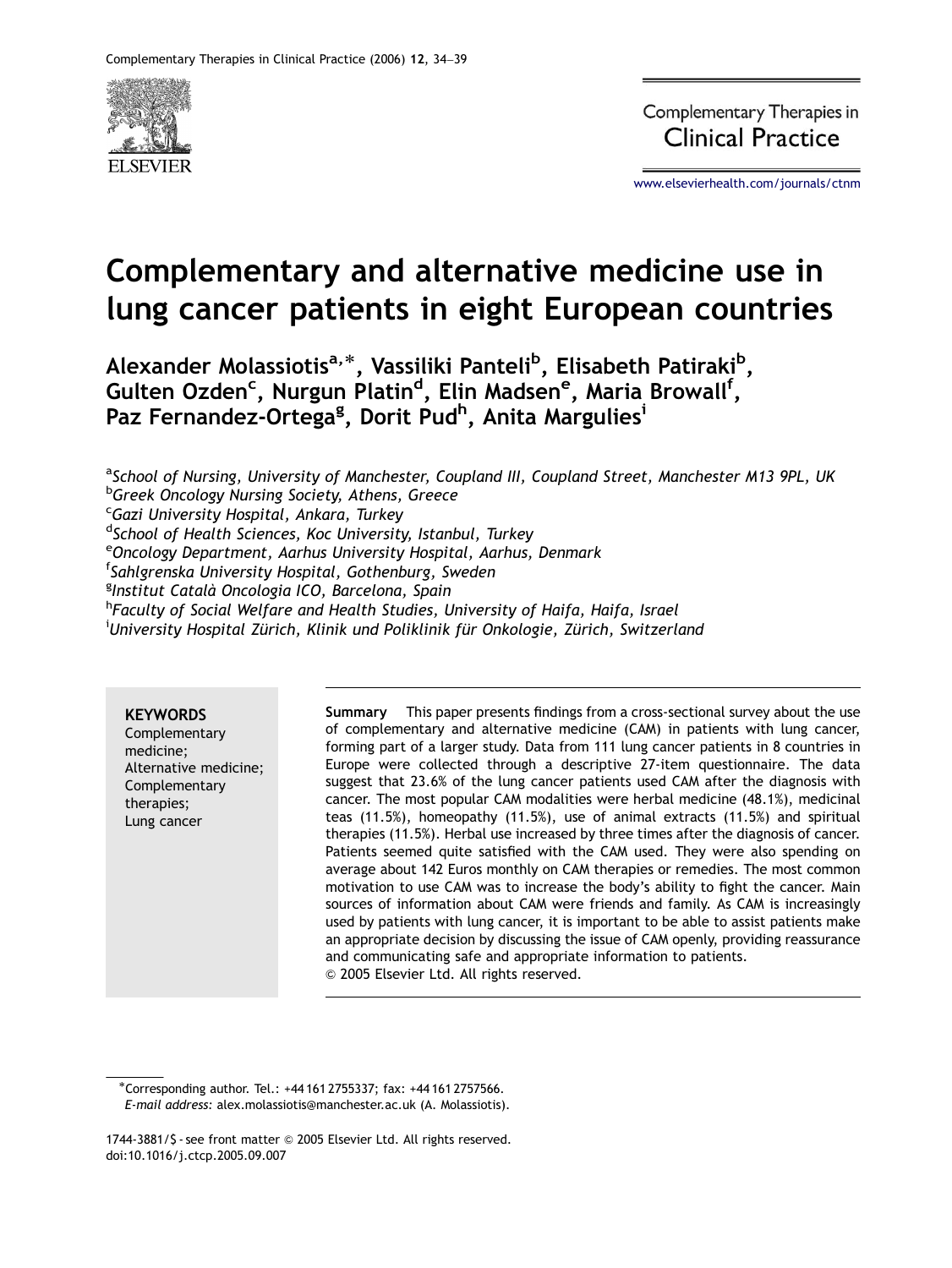### **Introduction**

There is an increasing attention in the cancer literature about the use of complementary and alternative medicine (CAM). It seems that a large proportion of cancer patients do use some form of CAM after the diagnosis of cancer.

Reported prevalence rates have been presented as high as  $83.3\%$ ,<sup>[1](#page-5-0)</sup> although such rates considerably differ from study to study depending on the particular sample and the definition of CAM used. A systematic review of 26 surveys in 13 countries showed that the mean prevalence rate of CAM use was  $31.4\%$ <sup>[2](#page-5-0)</sup>

There is no data examining CAM use specifically in lung cancer patients, although in at least three studies lung cancer patients were included as part of a mixed sample of cancer patients. In a study of 699 older breast, colorectal, prostate and lung cancer patients, it was shown that around 33% were using CAM with the most common therapies being exercise, herbal therapy and spiritual healing.<sup>[3](#page-5-0)</sup> In the same study, CAM users were more likely to be women, having breast cancer and with higher educational level.

In an Israeli study of 1027 patients with a mixed cancer diagnosis (no number of lung cancer patients reported), it was also shown that 51.2% had used CAM since their cancer diagnosis, with lung, breast, brain and haematological cancer patients using CAM more often than other cancer diagnostic groups.[4](#page-5-0)

Psychosocial variables associated with recent CAM use included unmet needs by conventional medicine, helplessness, incomplete trust in the doctor, and changed outlook or beliefs since the diagnosis with cancer.<sup>[4](#page-5-0)</sup> Furthermore, patients using CAM have been shown to be more optimistic than CAM non-users.<sup>[3](#page-5-0)</sup>

In the study by Richardson et al.<sup>[1](#page-5-0)</sup> 52 thoracic/ head and neck cancer patients were included in a larger sample of 453 outpatients. Results suggested that the most common reason for using CAM was related to increasing hope, and most patients (60.6%) typically did not disclose use of CAM to their physicians. Furthermore, internal locus of control and a strong sense of purpose in life were shown to be characteristics of CAM use in a sample of 40 lung cancer patients.<sup>[5](#page-5-0)</sup>

The aim of the present study was to assess the patterns of CAM use specifically in lung cancer patients in Europe. The current report is a subgroup analysis of a larger ( $n = 956$ ) European survey examining use of CAM by cancer patients in Europe.<sup>6</sup> The need to undertake this subgroup analysis derived from initial differences observed between the results of the larger heterogeneous study and some cancer diagnostic groups, including lung cancer.

### Methods

The present study was a descriptive cross sectional survey conducted in 14 European countries, with 8 countries providing data in relation to lung cancer patients after completing a self-reported questionnaire. The eight participating countries included Greece, Turkey, the United Kingdom, Denmark, Sweden, Spain, Israel and Switzerland. The study was approved by the Research and Ethics Committees of all participating hospitals. Data was collected from outpatient clinics approaching all attending patients on randomly selected days. Patients completed a questionnaire and handed it back to the local researchers, who were all members of the Oncology Nursing Society of each country. The local Oncology Nursing Society facilitated the study in each country.

The questionnaire had 27 descriptive items and it was based on the one developed by Swisher et al.<sup>[7](#page-5-0)</sup> The questionnaire was translated in each language of all the participating countries before use, following standard back translation procedures. It included questions relating to sociodemographic and treatment variables as well as CAM specific questions. All patients were asked whether they had used CAM before or after the diagnosis of cancer. If patients commented that they had not used any form of CAM, they were asked to identify the main reason for that and stopped completing the questionnaire at that point. If patients reported CAM use, they were taken through a number of questions asking to describe the type(s) of CAM used before or after the diagnosis of cancer, the reasons for and benefits from using CAM, expenditure on CAM therapies or remedies and sources of information about CAM. Two 7-point scales further assessed satisfaction with CAM and perceived effectiveness of the CAM used, with higher scores indicating more satisfaction and a higher level of perceived effectiveness, respectively. A detailed description of the methods used is presented elsewhere.<sup>[6](#page-5-0)</sup>

Data from the standardised questionnaire was coded and analysed using SPSS v.11. Descriptive statistics summarised all the study's variables. Nonparametric statistics were used to assess any differences between sociodemographic characteristics and use of CAM.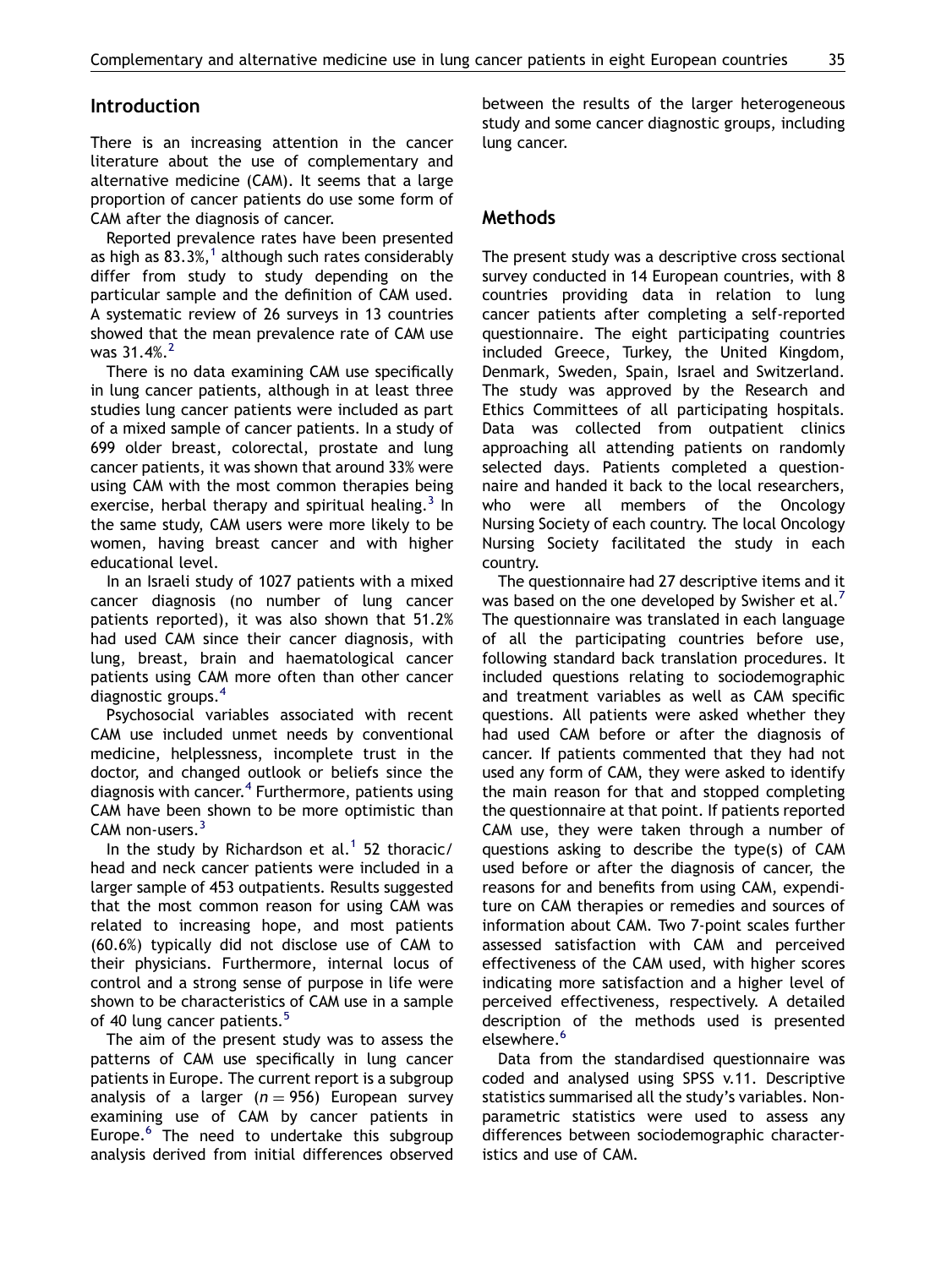### Results

The sample of lung cancer patients consisted of 111 patients. Each participating country contributed with 10–20% of the lung cancer data. The sample consisted of 71 men (64.5%) and 40 women (35.5%). The mean age of the sample was 57.7 years  $(SD = 11.09$ , range  $= 30-86$ ). Most were either manual workers (36.7%) or retired (31.2%) and married (83.7%). They were all white Europeans/Caucasians. Their education level was relatively low and the majority were earning less than  $610.000$  annually (58.4%) (Table 1). The majority (69.7%) were currently receiving treatment for their cancer with chemotherapy being the most common one (81.6%).

Almost one quarter of the patients ( $n = 26$ , 23.6%) used some form of CAM therapy before or after the diagnosis of cancer. There was a great variability in the CAM use among countries, with Greece showing the lowest CAM use (4.3%) and Israel the highest (42.9%) ([Table 2](#page-3-0)). Patients spent an average of  $E$ 142.87 monthly on CAM therapies or remedies (SD = 142.9), although there were great

|                             |                                                                                                                             | $N^*$ (%)                                          |
|-----------------------------|-----------------------------------------------------------------------------------------------------------------------------|----------------------------------------------------|
| Gender                      | Male<br>Female                                                                                                              | 71 (64.5)<br>40 (35.5)                             |
| Marital status              | Single<br>Married<br>Divorced/separated<br>Widowed                                                                          | 5(4.5)<br>92 (83.7)<br>8(5.3)<br>5(4.5)            |
| Educational<br>level        | No formal education                                                                                                         | 1(0.9)                                             |
|                             | Primary school<br>Secondary (high) school<br>College/University<br>degree<br>Postgraduate education<br>Professional schools | 40 (36)<br>48 (43.2)<br>11(10)<br>6(5.4)<br>5(4.5) |
| Occupation                  | Retired<br>Education/health/<br>business<br><b>Housewives</b><br>Manual work                                                | 34 (31.2)<br>14 (12.9)<br>10(9.2)<br>40 (36.7)     |
| Annual Income<br>$(in \in)$ | Clerical staff<br>$<$ 10,000                                                                                                | 11(10)<br>52 (58.4)                                |
|                             | 10,001-20,000<br>20,001-30,000<br>30,001-40,000<br>>40,000                                                                  | 13 (14.7)<br>12 (13.5)<br>6(6.7)<br>6(6.7)         |

Numbers do not add up all to total sample size, as there was some missing data.

variations from patient to patient with expenditure ranging from 0 to 658 Euros per month. Only in half the participating countries, however, patients paid out of pocket expenses for CAM. Contrary to expectation, paying privately for CAM did not correspond well with higher purchasing power relative to each country's population [\(Table 2](#page-3-0)).

Before the cancer diagnosis, 19 different CAM treatments had been used, decreasing after the diagnosis of cancer to 15, while currently only 9 different CAM treatments were used. Most common CAM modalities used since the diagnosis of cancer were biological-based methods including herbal medicine/remedies (48.1%), medicinal teas (11.5%) and animal extracts (11.5%) such as shark cartilage and others ([Table 3](#page-3-0)). After the diagnosis of cancer, the use of herbs increased three-fold, although use of most other CAM therapies decreased [\(Table 3\)](#page-3-0). Spiritual healing and homeopathy were also commonly used. It was interesting to note that the patients did not use support groups.

Patients seemed to be quite satisfied with the CAM therapy used (mean  $= 5.13$ , SD  $= 1.63$ ), although perceived CAM effectiveness was somewhat lower (mean  $= 4.86$ , SD  $= 1.8$ ). CAM users were more likely to be younger patients ( $P = 0.01$ ) and with higher education level ( $P = 0.012$ ) than the non-users.

Lung cancer patients were using CAM more commonly to increase the body's ability to fight cancer or to do everything to fight the cancer [\(Table 4](#page-3-0)). However, benefits reported did not necessarily match the initial reason/motivation for using CAM. Only 3 patients (11.1%) reported no benefit from using CAM. The main sources of information about CAM were friends (65.4%) followed by family (30.8%), CAM practitioners (26.9%) and the media, such as newspapers, magazines, books or TV (23.1%). Other less frequently reported sources of information included the physician (11.5%), the nurse (3.8%), the internet (3.8%) and other patients (3.8%).

Non-users were asked to report what was the main reason for not using CAM. Most responded that they were happy with the (conventional) treatment they received/were receiving (32.8%). Never thought about CAM was the response of 43.2% and not believing in the effectiveness of CAM the response of 17.6% of patients. A small number of patients (1.4%) were discouraged by family/friends or health professionals.

#### **Discussion**

The present study showed that less than a quarter of lung cancer patients use CAM. This is a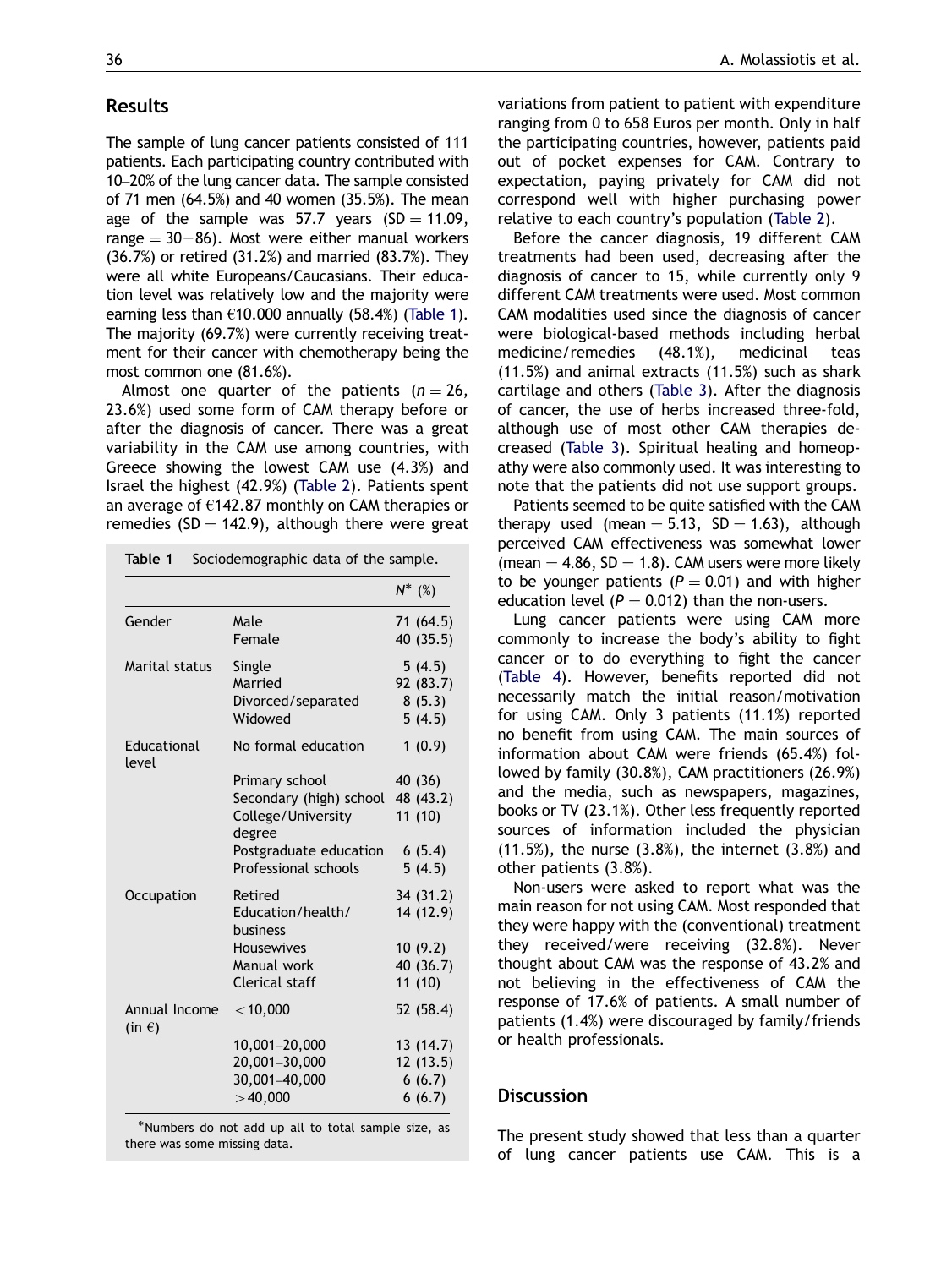<span id="page-3-0"></span>Table 2 Descriptive statistics of CAM use in lung cancer patients, out of pocket expenditure, and Purchasing Power Standards\* for each participating country.

| Country        | CAM use $(\%)$ | Expenditure (monthly, in $\epsilon$ ) | % of users paying for CAM | PPS*  |
|----------------|----------------|---------------------------------------|---------------------------|-------|
| Greece         | 4.3            |                                       |                           | 82.5  |
| UK.            | 12.5           | 5                                     | 33                        | 119.1 |
| Turkey         | 33.3           | 244.7                                 | 50                        | 29    |
| <b>Israel</b>  | 42.9           | 237.5                                 | 67                        | 86    |
| Sweden         | 25             |                                       |                           | 116   |
| <b>Denmark</b> | 40             | 123                                   | 75                        | 122   |
| Spain          | 37.5           | 182                                   | 100                       | 97.6  |
| Switzerland    | 16.7           |                                       |                           | 129   |

PPS; Purchasing Power Standards. This is an indicator of purchasing power based on the country's Gross Domestic Product (GDP) per capita, expressed in relation to the EU-25 set to equal 100; USA = 159.2. Data available from Eurostat (forecast, 2004) at [http://epp.eurostat.cec.eu.int/portal/page?\\_pageid=1090,30070682,1090\\_30298591&\\_dad=portal&\\_schema=PORTAL](http://www.epp.eurostat.cec.eu.int/portal/page?_pageid=1090,30070682,1090_30298591&_dad=portal&_schema=PORTAL)

| Table 3 |  |  |  | Types and frequency of complementary and alternative medicine used by lung cancer patients [N $\%$ ]. |  |  |  |  |  |
|---------|--|--|--|-------------------------------------------------------------------------------------------------------|--|--|--|--|--|
|---------|--|--|--|-------------------------------------------------------------------------------------------------------|--|--|--|--|--|

| <b>Type</b>         | Before cancer | Since diagnosis with cancer | Currently |
|---------------------|---------------|-----------------------------|-----------|
| Herbal medicine     | 4(15.3)       | 13(48.1)                    | 11(40.7)  |
| Homeopathy          | 2(7.4)        | 5(18.5)                     | 2(2.4)    |
| Spiritual therapies | 3(11.5)       | 4(15.3)                     | 3(11.5)   |
| Medicinal teas      | 1(3.8)        | 3(11.5)                     |           |
| Animal extracts     | 1(3.8)        | 3(11.5)                     |           |
| Acupuncture         | 3(11.5)       | 2(7.4)                      | 2(7.4)    |
| Naturopathy         | 2(7.4)        | 2(7.4)                      | 1(3.8)    |
| Massage             | 2(7.4)        | 2(7.4)                      |           |
| Visualisation       | 1(3.8)        | 2(7.4)                      | 1(3.8)    |
| Chiropractic        | 2(7.4)        | 1(3.8)                      |           |
| Relaxation          | 1(3.8)        | 1(3.8)                      |           |
| Vitamins/minerals   | 3(11.5)       | 1(3.8)                      | 1(3.8)    |
| Hypnotherapy        | 1(3.8)        | 1(3.8)                      |           |
| Coenzyme Q10        | 1(3.8)        | 1(3.8)                      |           |
| Reiki               | 1(3.8)        | 1(3.8)                      |           |
| Psychic therapies   | 1(3.8)        |                             | 1(3.8)    |
| <b>Bach flowers</b> | 1(3.8)        |                             |           |
| Aromatherapy        | 1(3.8)        |                             |           |

Table 4 Reasons for using complementary and alternative therapies and perceived benefits  $[N(\%)]$ .

| Reasons for use                                |         | Benefits experienced |
|------------------------------------------------|---------|----------------------|
| To directly fight the disease                  | 6(22.2) | $0(0)^*$             |
| To increase body's ability to fight the cancer | 9(33.3) | 7 $(25.9)^*$         |
| To improve physical well-being                 | 8(29.6) | 9(33.3)              |
| To improve emotional well-being,               |         |                      |
| hope and optimism                              | 8(29.6) | 9(33.3)              |
| To counteract ill effects                      | 8(29.6) | 5 $(18.5)^*$         |
| "Help, no hurt"                                | 7(25.9) |                      |
| To do everything to fight the disease          | 9(33.3) |                      |
| $*P<0.05$ .                                    |         |                      |

considerably lower prevalence rate compared to that reported in the international literature in breast cancer patients<sup>[8,9](#page-5-0)</sup> or samples with mixed cancer diagnoses. $^{1,10}$  $^{1,10}$  $^{1,10}$  It is also in contrast with

findings from the study by Paltiel et al. $4$  in Israel whereby lung cancer patients were one of the groups more likely to use CAM. However, in the latter study the number of lung cancer patients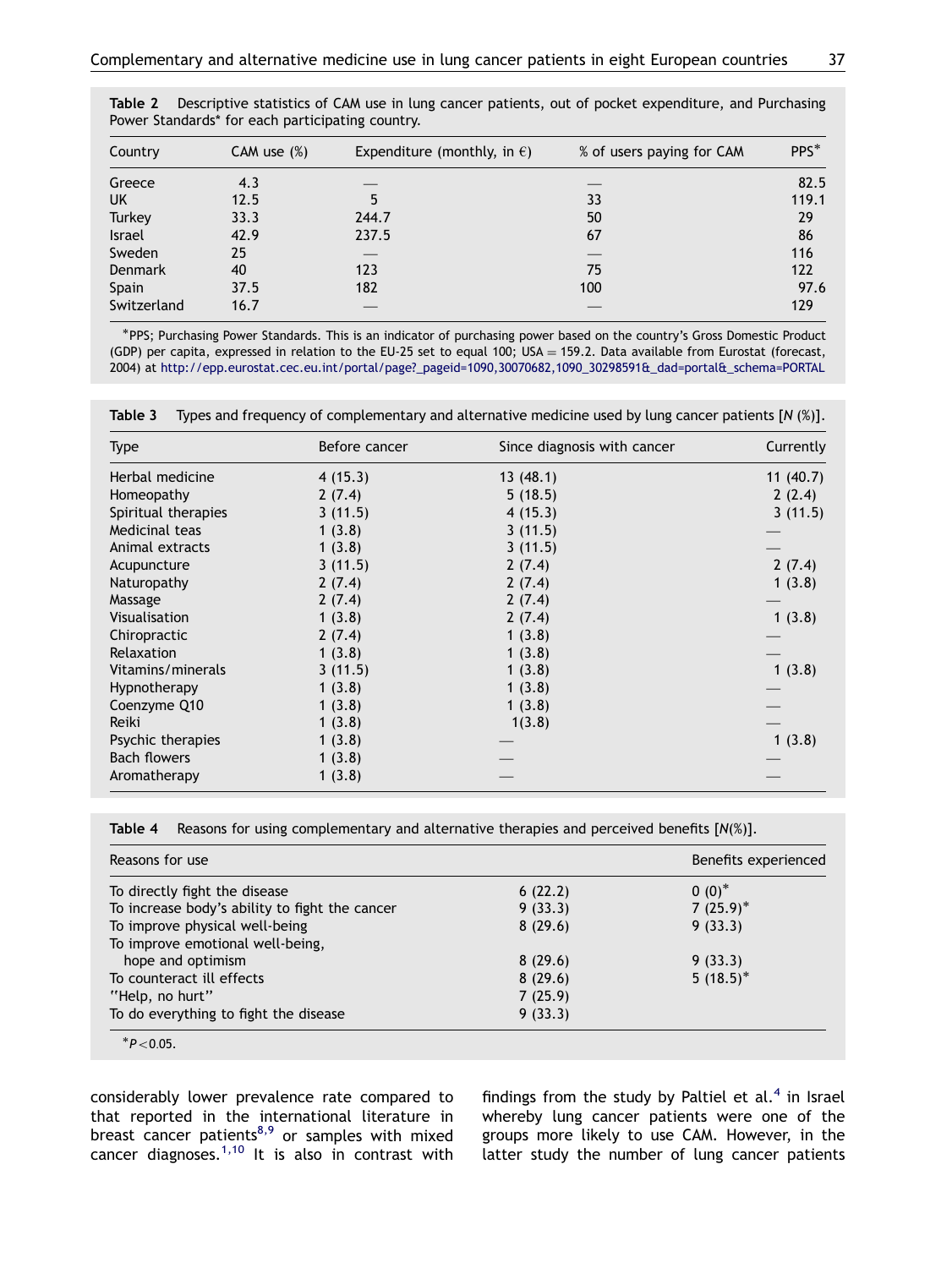included was not reported and its sample size may have affected the results.

Compared with the results from the larger study,<sup>[6](#page-5-0)</sup> lung cancer is one of the cancer diagnostic groups with the lowest CAM use (with the exception of Head & Neck cancer patients only). Greece, UK and Switzerland showed significantly lower CAM use than any other country in the study. Nevertheless, high use rates were reported in several other countries, probably as a result of availability of CAM in these countries or trying to use everything possible to combat their illness. Many of these patients paid a considerable amount of money every month on CAM therapies or remedies, even in countries with low GDP and purchasing power. It was also noticed that 'current use' declined considerably among CAM users and satisfaction with CAM was also somewhat lower from that reported in the larger mixed-diagnosis sample, $<sup>6</sup>$  $<sup>6</sup>$  $<sup>6</sup>$ </sup> which probably had to do with poor outcomes and increasing morbidity among this particular cancer population, especially as the initial reason/motivation for CAM use was to fight the disease.

Biological based therapies (especially herbs) were the most commonly used therapies together with the Alternative Medical System of Homeopathy and spiritual therapies. With the exception of homeopathy, the other commonly used CAM therapies in the current study are consistently reported in the literature.<sup>[1,11,12](#page-5-0)</sup> Homeopathy is not reported frequently in the international literature, but this may be the case because most published studies are American, where homeopathy may not be so popular. However, homeopathy has a long history in Europe and it is one of the few well-regulated CAM therapies to date.<sup>[13](#page-5-0)</sup>

Use of herbs and animal extracts needs particular attention, as reports do exist of the interactions of herbs with conventional medicines<sup>[14](#page-5-0)</sup> and the potential toxicity of certain herbs. Hence, patients using herbal remedies need to be educated about their use and advised of potential risks when such information is available. However, CAM therapies and some herbal remedies when used in conjunction with conventional medicine may improve the therapeutic outcome of the patient, and the role of CAM especially in supportive and palliative care may be important.

It is known through systematic reviews that a number of herbs can control certain symptoms equally or better than medication.<sup>15</sup> Further, an Israeli study has shown that cancer patients who used CAM had a significantly more improved psycho-social status than the non-users.<sup>[16](#page-5-0)</sup> Selective integration of CAM services into mainstream medicine may provide the highest increases in quality of life.<sup>17</sup>

The pattern of use was also of some interest. After the diagnosis of cancer, patients decreased the use of CAM from pre-diagnosis and current users (probably in later stages of the illness) were few. This is in contrast with the common belief that patients may use more CAM later on in the cancer trajectory, when conventional medicine offers little hope and is also in contrast with the data from our larger study whereby patients will increase the use and range of therapies after diagnosis of cancer (with decreases however along the cancer journey). $<sup>6</sup>$  $<sup>6</sup>$  $<sup>6</sup>$ </sup>

The current sample also tended to use more biological-based methods, with minimal use of more complementary in nature therapies, such as relaxation techniques, which are often reported in the literature as commonly used.<sup>[11,18,19](#page-5-0)</sup> Furthermore, patients used an average of 1.53 CAM therapies since the diagnosis of cancer and 0.88 therapies currently, which is considerably lower than the patterns reported in the literature such as in the study by Richardson et al.<sup>[1](#page-5-0)</sup> whereby patients used an average of 4.8 therapies. The absence of use of support groups was also a highlight of the data. The profile of users though (younger and better educated) partly matched findings from the literature.<sup>[1,20,21](#page-5-0)</sup>

A large percentage of patients used CAM to directly fight the disease or counteract side effects but a significantly lower number reported benefits that matched initial expectations. However, moderate benefits compared to expectations were reported with regards to improvements in physical and emotional well-being. Even though benefits reported did not match expectations very well, only a small number of patients (11.1%) reported no benefits, and the sample seemed quite satisfied with the particular therapies used.

Expenditure on CAM was an average of  $£142.87$ per month, which is considerably higher than expenditure in CAM from American samples, as one study showed that mean annual spending was  $$68.<sup>22</sup>$  $$68.<sup>22</sup>$  $$68.<sup>22</sup>$  This may reflect, however, CAM coverage by many insurances in America, which is not the case in Europe, with patients having to pay themselves for CAM and with few therapies provided within the public health care sector, mostly in palliative care units. For example, a UK study showed that only 10% of the patient contacts with a CAM practitioner was provided by the National Health Service. $^{23}$  $^{23}$  $^{23}$ 

Main sources of information included friends/ family or the media, confirming earlier reports.<sup>[19](#page-5-0)</sup> This suggests that patients do not receive accurate and appropriate information, and efforts should be directed to improve this situation. Physicians and nurses played a small role as providers of CAM